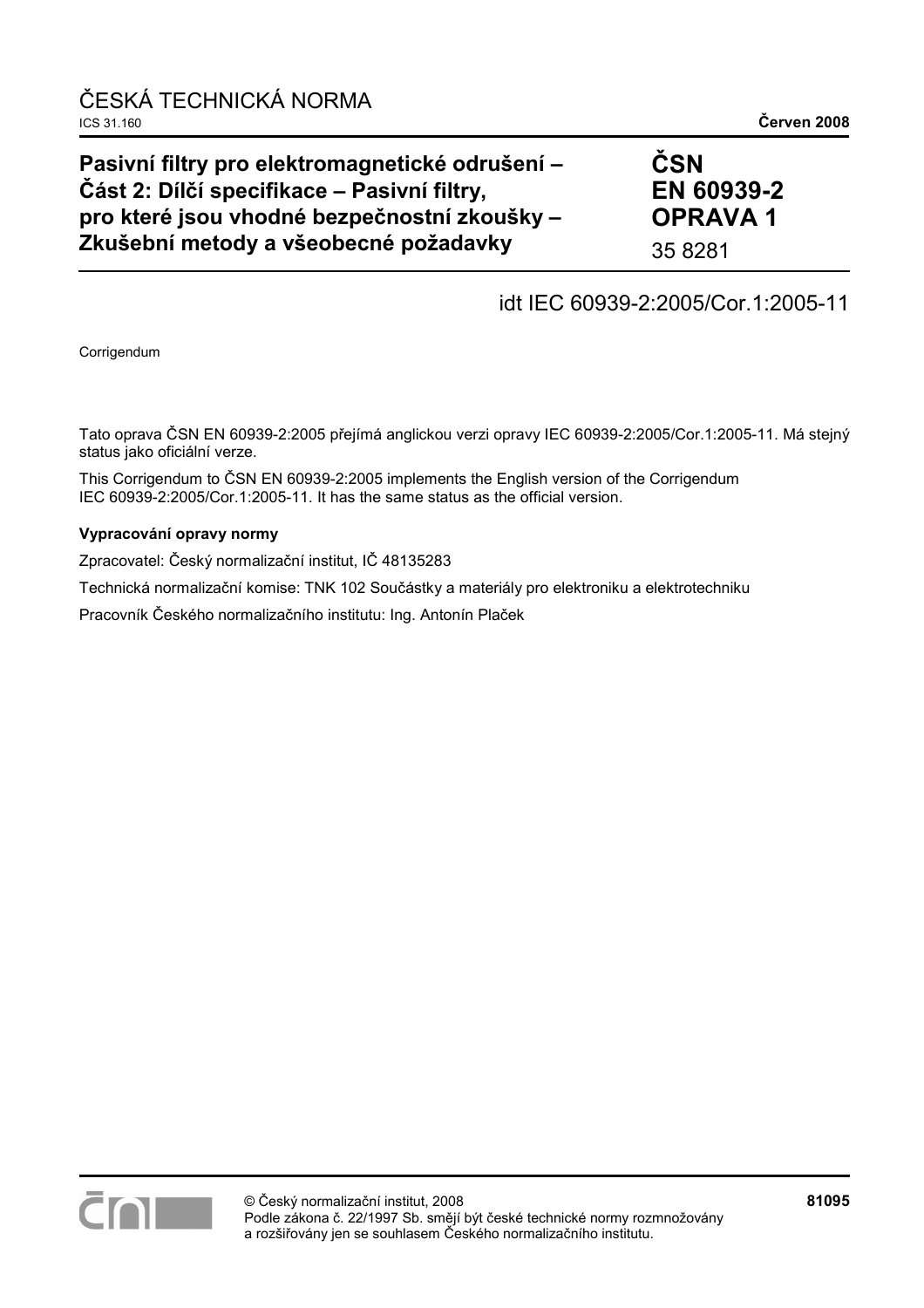#### IEC 60939-2 (Second edition – 2005)

#### **Passive filter units for electromagnetic interference suppression –**

#### **Part 2: Sectional specification: Passive filter units for which safety tests are appropriate – Test methods and general requirements**

# **CORRIGENDUM 1**

Page 10

**1.5.2** 

*Replace the existing text by the following:* 

The filter shall be clearly marked with the information in 1.5.1 a), b), c), d) and f), and also e) if this is not implied by b).

Page 19

#### **4.4.2 Applied voltage**

*Replace the first sentence by the following:* 

The voltages given in Table 9 shall be applied between the measuring points of Table 3 of IEC 60939-1 for a period of 1 min for qualification approval and periodic testing and for a period of 2 s for lot-by-lot quality conformance testing.

Page 21

#### **4.7 Insertion loss**

*Replace the first phrase by the following:* 

See 4.7 of IEC 60939-1 with the following details:

Page 21

#### **4.8 Discharge resistance**

*Replace the first sentence by the following:* 

See 4.8 of IEC 60939-1.

Page 22

#### **4.9 Robustness of terminations**

*Replace the first phrase by the following:* 

See 4.9 of IEC 60939-1 with the following details: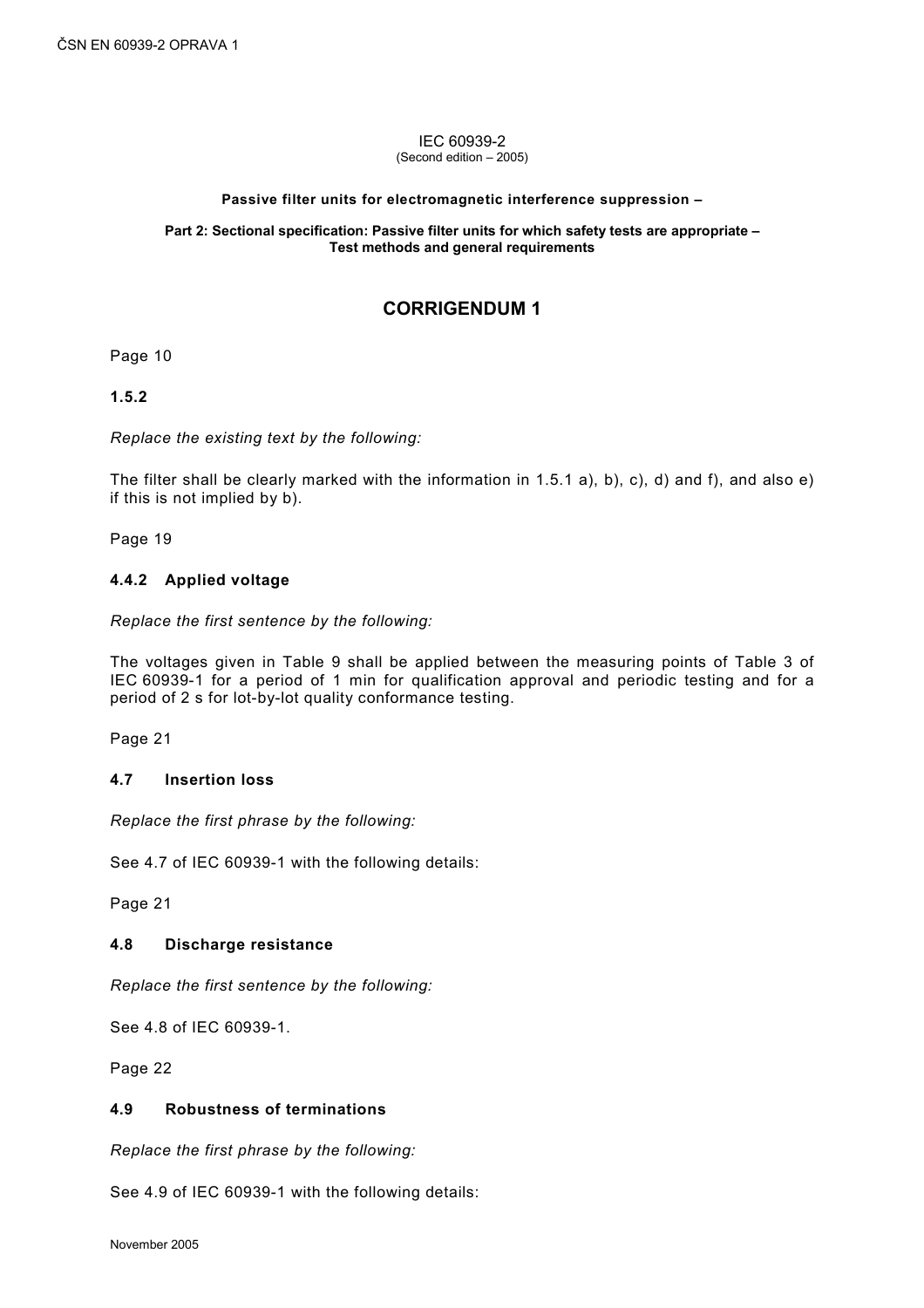## **4.10 Resistance to soldering heat**

*Replace the second sentence by the following:* 

See 4.10 of IEC 60939-1 with the following details:

Page 22

## **4.11 Solderability**

*Replace the second sentence by the following:* 

See 4.11 of IEC 60939-1, with the following details:

Page 22

## **4.11.2 Requirements**

*Replace the first sentence by the following:* 

See 4.11.2, 4.11.3 and 4.11.4 of IEC 60939-1.

Page 22

#### **4.12 Rapid change of temperature**

*Replace the first sentence by the following:* 

See 4.12 of IEC 60939-1 with the following details:

Page 23

#### **4.13 Vibration**

*Replace the first sentence by the following:* 

See 4.13 of IEC 60939-1 with the following details:

Page 23

## **4.14 Bump**

*Replace the second sentence by the following:* 

See 4.14 of IEC 60939-1 with the following details: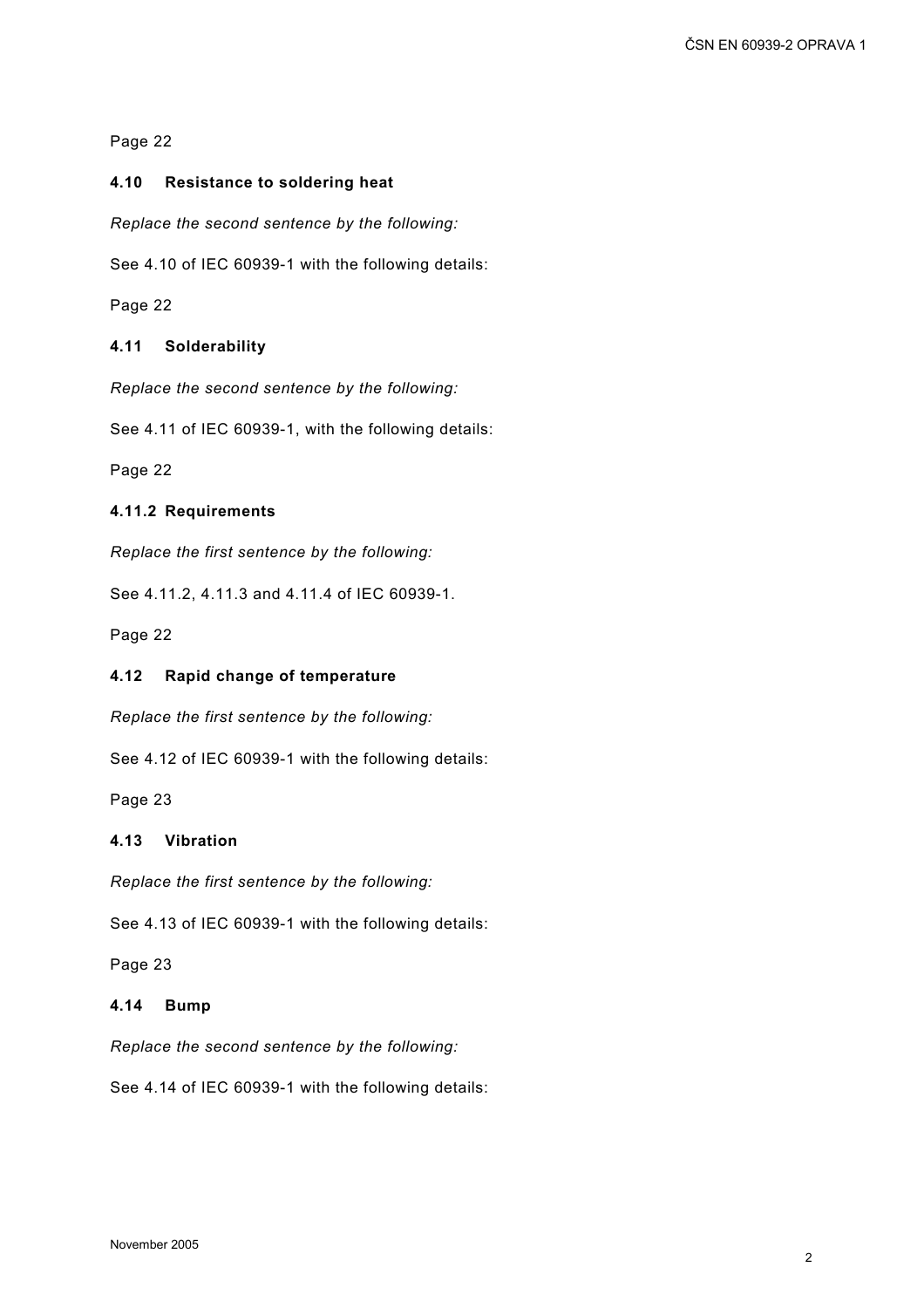#### **4.15 Shock**

*Replace the second sentence by the following:* 

See 4.15 of IEC 60939-1 with the following details:

Page 24

#### **4.16 Container sealing**

*Replace the second sentence by the following:* 

See 4.16 of IEC 60939-1 with the following details:

Page 25

#### **4.17 Climatic sequence**

*Replace the first sentence by the following:* 

See 4.17 of IEC 60939-1 with the following details:

Page 25

#### **4.17.1 Initial measurements**

*Replace the first sentence by the following:* 

The initial measurements for the climatic sequence are the measurements made in 4.10.2, 4.14.2 or 4.15.2 as appropriate.

Page 25

#### **4.17.2 Dry heat**

*Replace the first sentence by the following:* 

See 4.17.2 of IEC 60939-1 with the following details:

Page 25

#### **4.17.3 Damp heat, cyclic, first cycle**

*Replace the first sentence by the following:* 

See 4.17.3 of IEC 60939-1.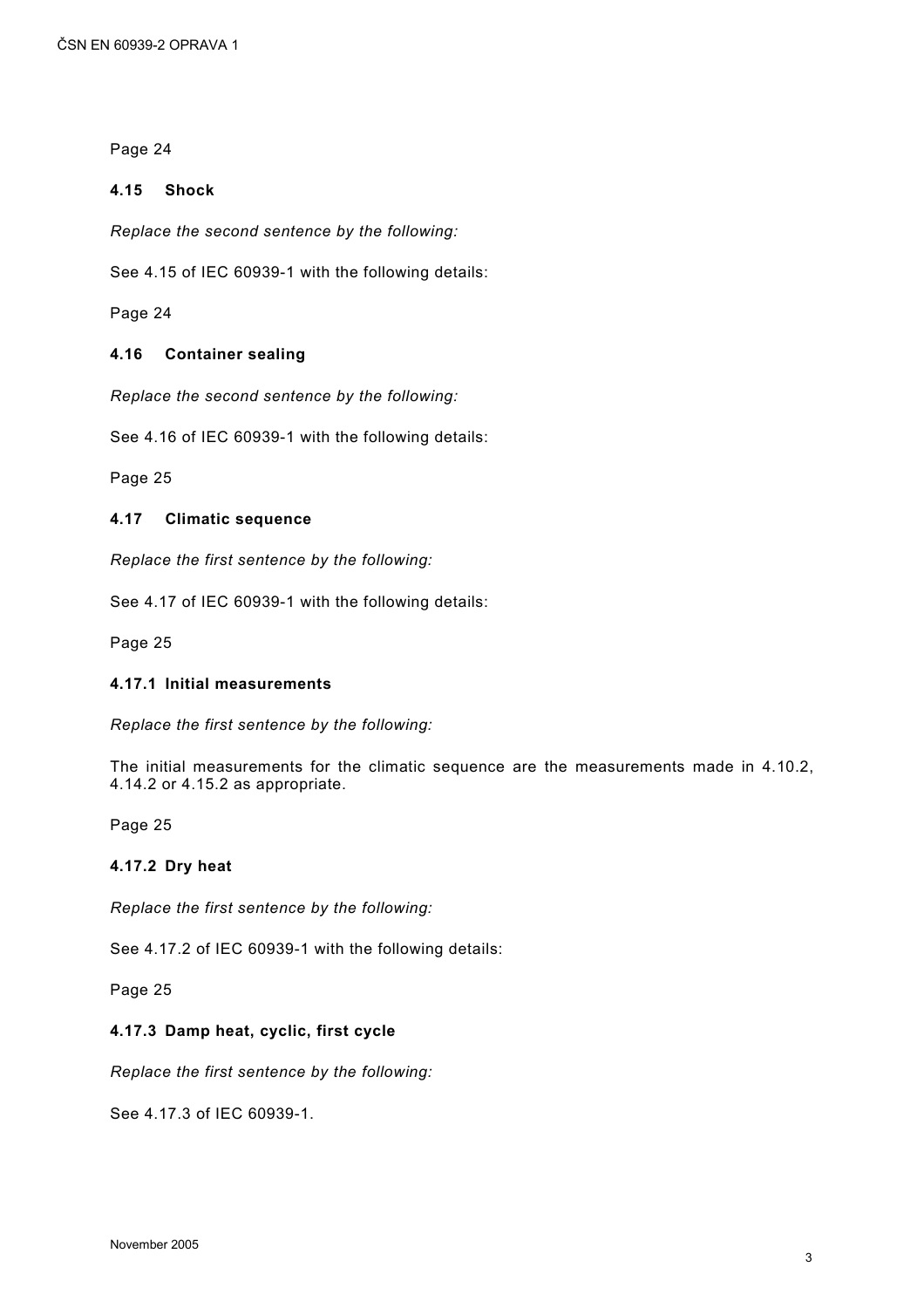## **4.17.4 Cold**

*Replace the first sentence by the following:* 

See 4.17.4 of IEC 60939-1 with the following details:

Page 25

## **4.17.5 Low air pressure**

*Replace the second sentence by the following:* 

See 4.17.5 of IEC 60939-1 with the following details:

Page 25

## **4.17.6 Damp heat, cyclic, remaining cycles**

*Replace the first sentence by the following:* 

See 4.17.6 of IEC 60939-1.

Page 25

#### **4.17.7 Final inspection, measurements and requirements**

*Replace the first sentence by the following:* 

See 4.17.7 of IEC 60939-1, with the following details:

Page 26

#### **4.18 Damp heat, steady state**

*Replace the first sentence by the following:* 

See 4.18 of IEC 60939-1 with the following details:

Page 26

#### **4.19 Temperature rise**

*Replace the third sentence by the following:* 

See 4.19 of IEC 60939-1 with the following details: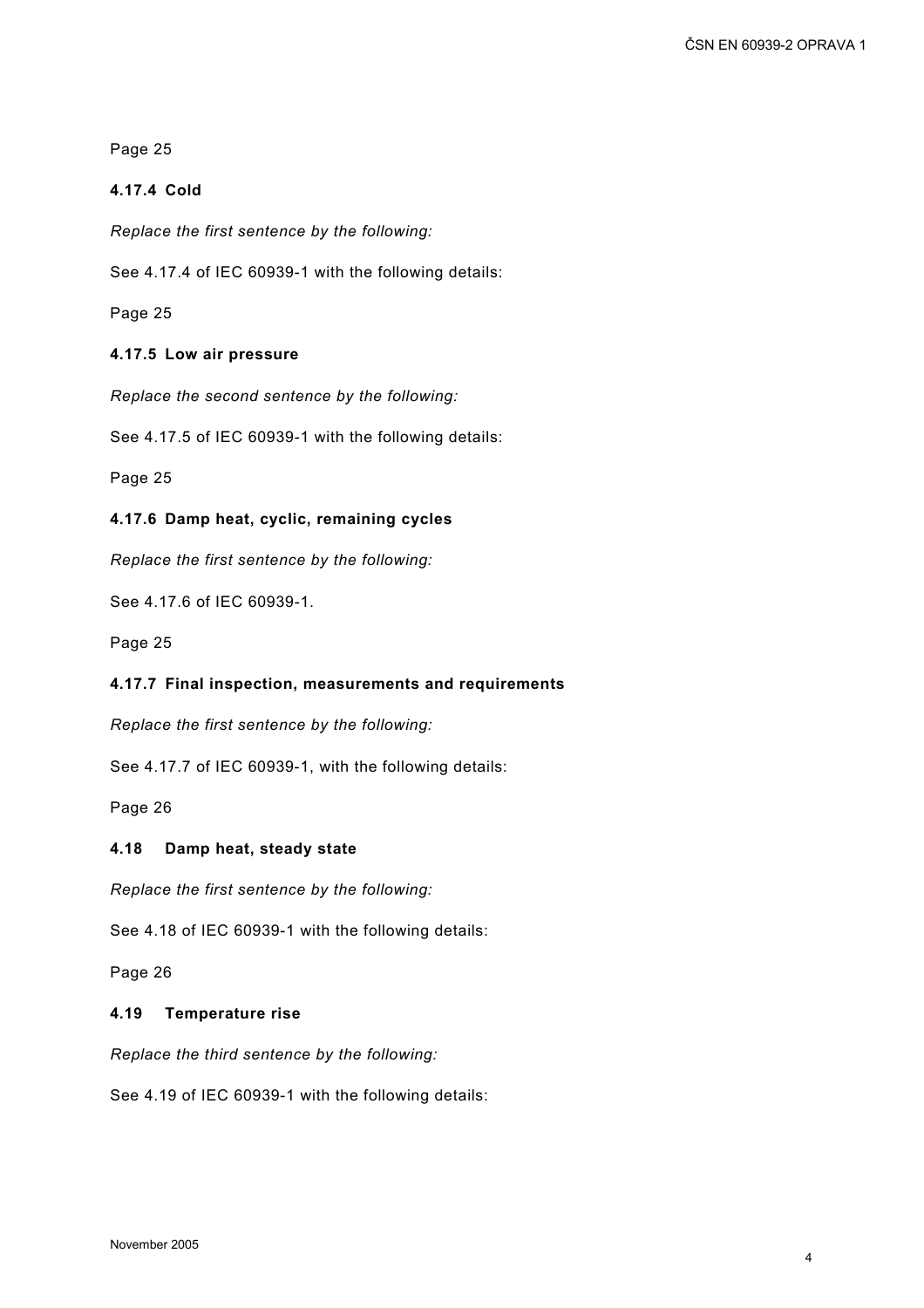#### **4.20.2 Test conditions**

*Replace the first two sentences by the following:* 

Filters shall be submitted to an impulse voltage test except for filters with capacitors of subclasses X3 and Y3.

Each individual filter shall be subjected to a maximum of 24 impulses of the same polarity.

Page 29

#### **4.20.3 Requirements**

*Replace, throughout this subclause, the word* 'capacitor' *by the word* 'filter'.

Page 29

#### **4.21 Endurance**

*Replace the second sentence by the following:* 

See 4.21 of IEC 60939-1 with the following details:

Page 31

#### **4.22 Charge and discharge**

*Replace the second sentence by the following:* 

See 4.22 of IEC 60939-1 with the following details:

Page 32

#### **4.23 Passive flammability**

*Replace the second sentence by the following:* 

See 4.23 of IEC 60939-1.

Page 32

#### **4.24 Current overload**

*Replace the second sentence by the following:* 

See 4.20 of IEC 60939-1.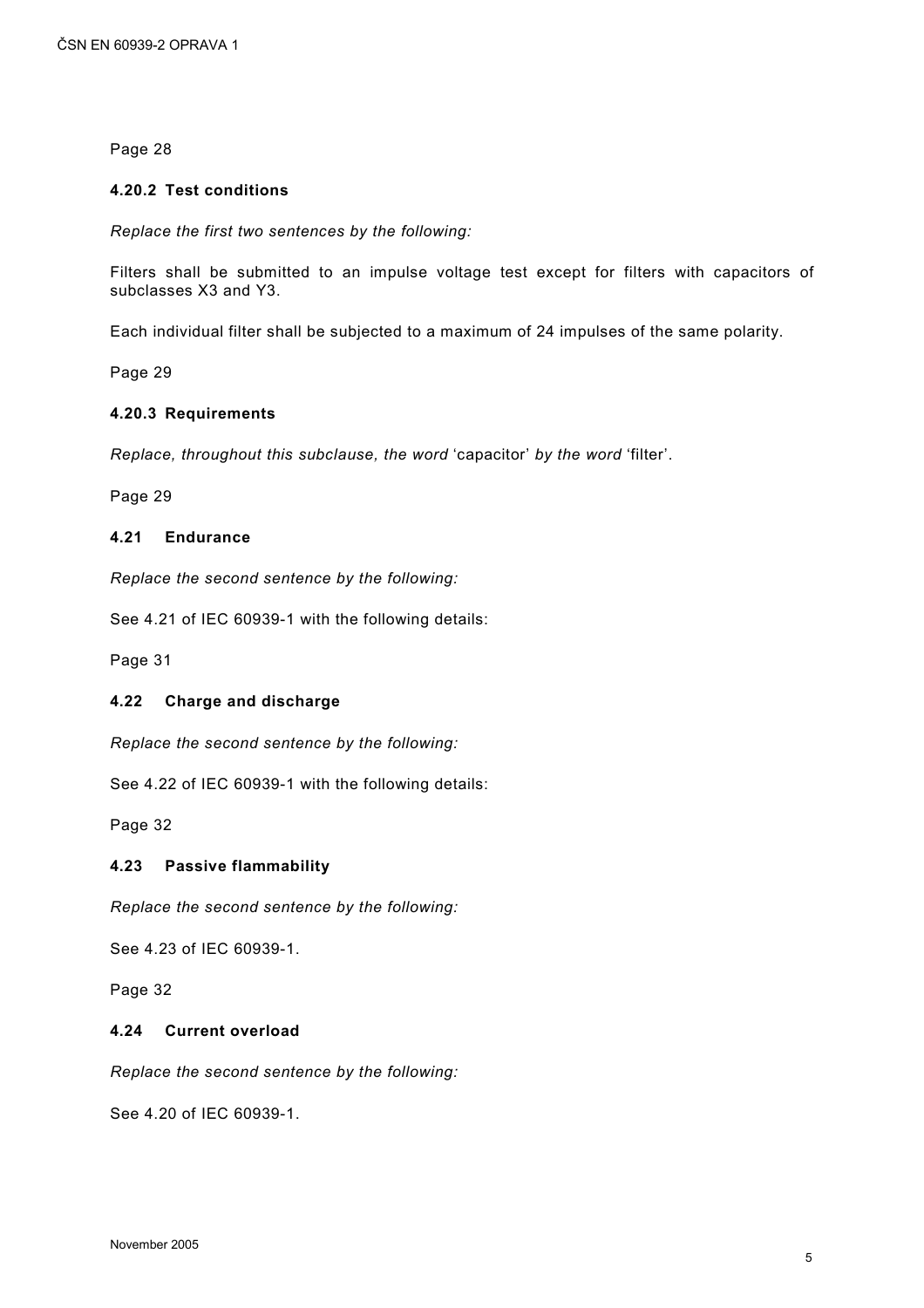## **4.25 Solvent resistance of the marking**

*Replace the second and third sentences by the following:* 

See 4.25 of IEC 60939-1.

The requirements are as in 4.25 of IEC 60939-1.

Page 33

#### **4.26 Component solvent resistance**

*Replace the second sentence by the following:* 

See 4.26 of IEC 60939-1.

Page 33

#### **4.27 Active flammability**

*Replace the second sentence by the following:* 

See 4.24 of IEC 60939-1.